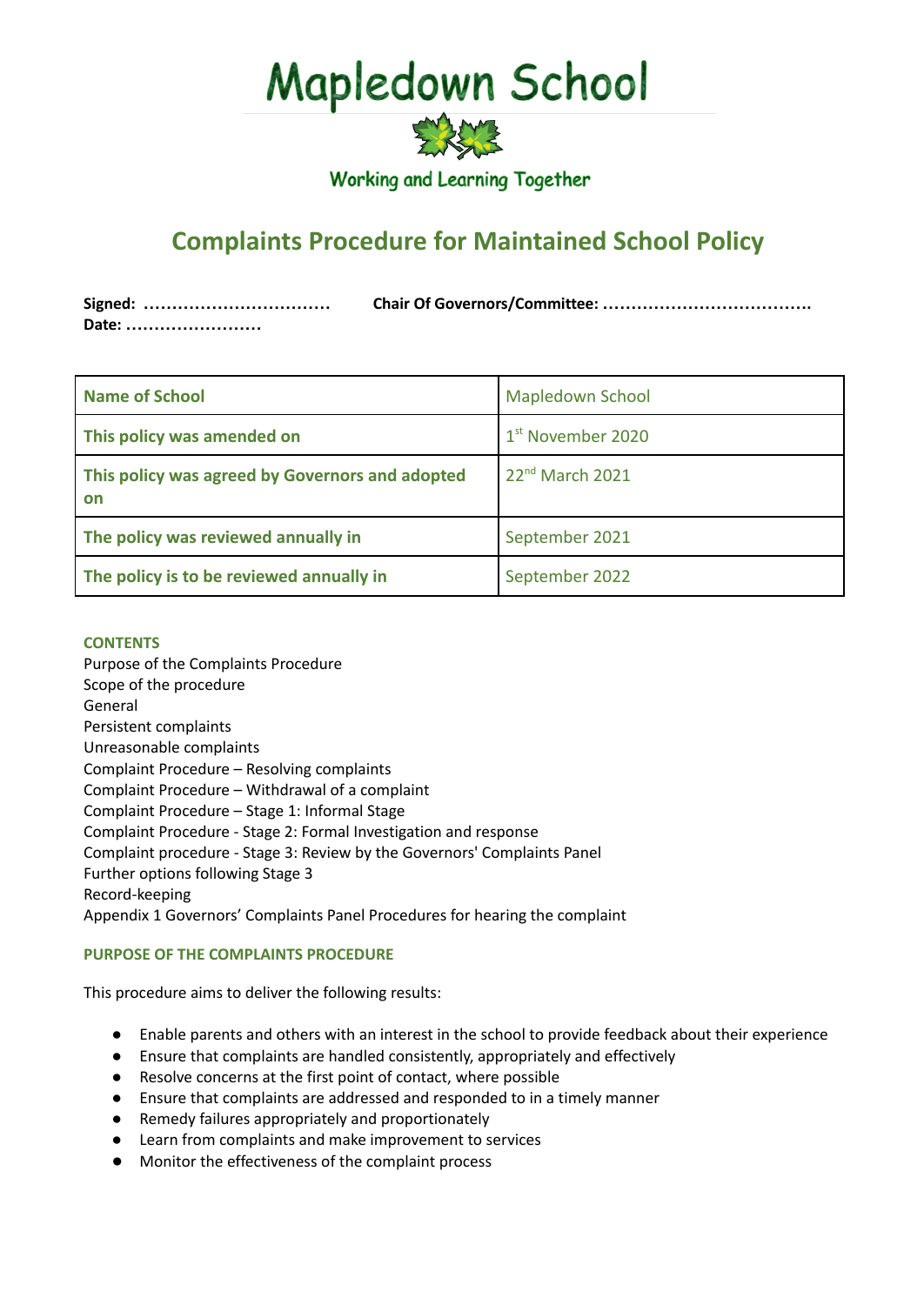# **1. SCOPE OF THE PROCEDURE**

- **1.1.** A concern is defined as "an expression of worry or doubt over an issue considered to be important for which reassurances are sought". This could include issues concerning the school's approach to aspects of the curriculum, homework, behavioural problems or any other issue. The school welcomes enquiries from parents about any matter. The school will resolve concerns through day-to-day communication as far as possible.
- **1.2.** A complaint is defined as "an expression of dissatisfaction however made, about actions taken or a lack of action". The school intends to resolve complaints informally where possible, at the earliest possible stage.
- **1.3.** There may be occasions when complainants would like to raise their concerns formally. This policy outlines the procedure relating to handling such complaints.
- **1.4.** This procedure deals with specified day-to-day complaints against the management and/or operation of the school and will not cover the following:
	- **●** Initial request for a service Requests for information
	- **●** Staff grievances
	- **●** Disagreement with School policy or decisions
	- **●** Matters that would be more appropriately considered by an insurer
	- **●** Matters subject to a legal right to appeal or a review (e.g. school admissions, fixed term or permanent exclusions from school, SEN assessments)
	- **●** Cases in court proceedings or investigations by other appropriate bodies (e.g. Police)
	- **●** Matters upon which a Court, Tribunal or Appeal body has already ruled
	- **●** Safeguarding matters (e.g. allegations relating to abuse)
	- **●** Whistle-blowing
	- Matters relating to specific employment procedures e.g. allegations of professional misconduct, criminal offences or those that are potentially staff disciplinary issues. Such complaints will be dealt with under internal school procedures, if appropriate. The outcome will be confidential to the employee and employer. Complainants will not be informed of any disciplinary action taken as a result of a complaint but will be notified that the matter is being addressed.
- **1.5.** Complaints about services provided by other providers who use school premises or facilities should be directed to the provider concerned.
- **1.6.** Complainants may be anyone with an interest in the work of the school e.g. parents, carers, grandparents or neighbours of the school. However, it is expected that it will be mainly parents or carers who will make use of this procedure. The term 'parent' is therefore used throughout the procedure as a generic term but the procedure also applies in relation to any other type of complainant.

# **2. GENERAL**

- **2.1.** Records of all conversations and meetings with parents to resolve complaints will be kept. Copies of correspondence and notes will be kept on file in the school's records, separately from individual student records.
- **2.2.** If at any stage in the procedure it becomes apparent that for any reason the complaint falls outside of this general complaints procedure, parents will be informed.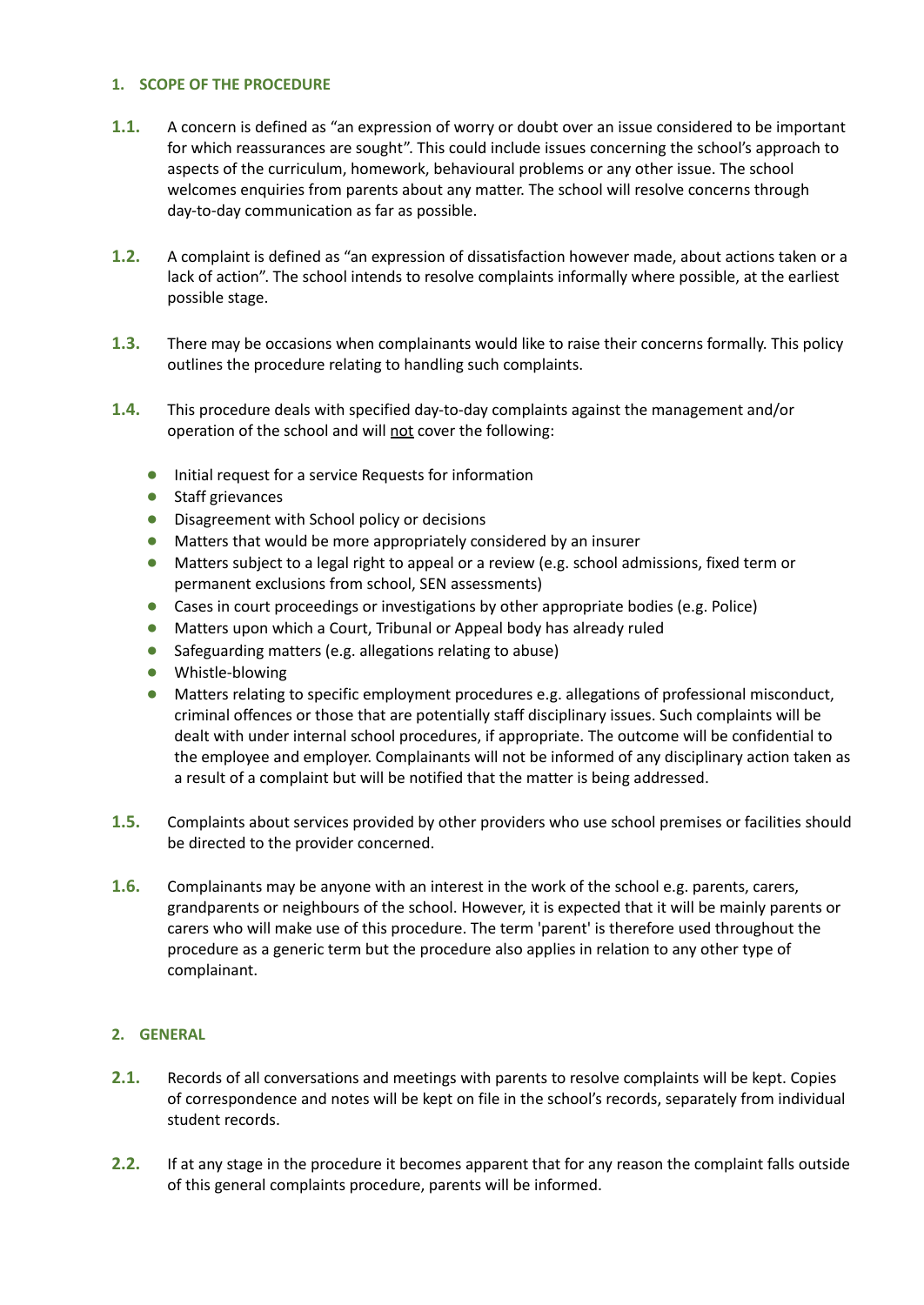- **2.3.** There may be rare occasions when, despite all the stages of the procedure having been followed, a parent remains dissatisfied. If the parent seeks to re-open the same issue, the school reserves the right to inform him/her in writing that the procedure has been exhausted and the matter is closed.
- **2.4.** Complaints need to be considered, and resolved, as quickly and efficiently as possible. The time limits set within this procedure will be adhered to wherever possible, however where further investigations are necessary, new time limits can be set and the complainant sent details of the extended deadline, with an explanation of the reasons for extending.
- **2.5.** If other bodies are investigating aspects of the complaint, for example the police, local authority (LA) safeguarding teams or Tribunals, this may impact on our ability to adhere to the timescales within this procedure or result in the procedure being suspended until those public bodies have completed their investigations.
- **2.6.** If a parent commences legal action against the school in relation to their complaint, we will consider whether to suspend the complaints procedure in relation to their complaint until those legal proceedings have concluded.
- **2.7.** If a parent has difficulty in writing their complaint, for example where English is not their first language or they have a disability which prevents them from submitting a complaint in writing, assistance will be provided.
- **2.8.** It is far easier to find out what happened and to put things right if complaints are received at the time. As time passes it becomes more difficult to investigate events fairly and fully – people's memories fade, staff who were closely involved may have left the school, or records may no longer be available. For these reasons, the school will normally only accept complaints made within three months of the incident or circumstances that led to it. However, if there are exceptional circumstances provided by the parent for the delay in submitting the complaint, the school may make a discretionary decision to consider the matter. If the school receives a complaint and decides not to accept it because it is out of time, we will advise the parent and explain why.
- **2.9.** Where a complaint is made concerning a student who has left the school, the school will consider those complaints by the means of a management review.
- **2.10.** Complaints made against the Headteacher should be directed to the Chair of Governors. Where a complaint is against the Chair of Governors or any member of the governing body, it should be made in writing to the Clerk to the governing body in the first instance.
- **2.11.** There are three stages available to parents seeking to address concerns:

1) In most cases the parent should approach the staff member concerned or other appropriate staff member, to discuss the matter informally

2) If the matter remains unresolved, the parent should then bring it to the attention of the Headteacher or the Chair of Governors (if concerning the Headteacher)

3) If the parent remains dissatisfies, s/he should write to the Chair of Governors (if not previously involved) or Clerk to the governing body to ask for a panel of governors to hear the complaint

- **2.12.** Complaints or concerns should not be raised with individual governors. They have no power to act on an individual basis and it may also prevent them from considering complaints at Stage 3 of the procedure.
- **2.13.** Should this full procedure fail to lead to a resolution of the issues in the parent's view, s/he can write to the Secretary of State for Education at the DfE. The only situation where the DfE is likely to become involved however is where the governing body is judged to have acted unreasonably or has failed to fulfil its statutory responsibilities. Internal school matters are not in the Secretary of State's remit. The Local Authority has no statutory power to intervene in such issues beyond giving advice or making recommendations. There is no right of appeal to the Director of Children's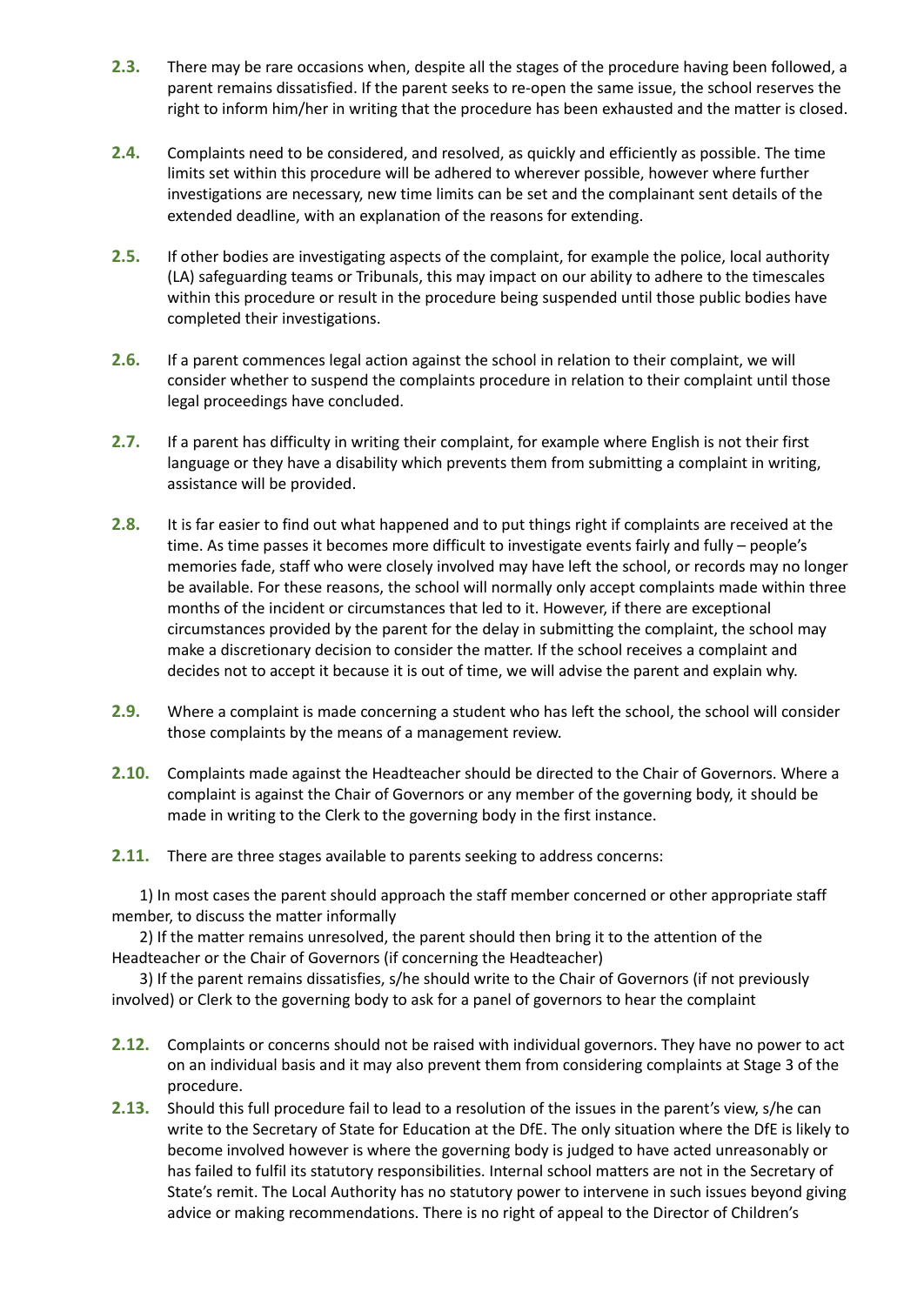Services or to Members of the Council. A final recourse for a parent might be to apply to the High Court for judicial review.

# **3. PERSISTENT COMPLAINTS**

- **3.1.** Where a complainant tries to re-open the issue with the school after the complaints procedure has been fully exhausted and the school has done everything it reasonably can in response to the complaint, the chair of governors (or other appropriate person in the case of a complaint about the chair) will inform the complainant that the matter is closed.
- **3.2.** If the complainant subsequently contacts the school again about the same issue, the school can choose not to respond. The normal circumstance in which we will not respond is if:
- The school has taken every reasonable step to address the complainant's needs, and
- The complainant has been given a clear statement of the school's position and their options (if any), and
- The complainant is contacting the school repeatedly but making substantially the same points each time

However, this list is not intended to be exhaustive.

- **3.3.** The school will be most likely to choose not to respond if:
	- We have reason to believe the individual is contacting the school with the intention of causing disruption or inconvenience, and/or
	- The individual's letters/emails/telephone calls are often or always abusive or aggressive, and/or
	- **●** The individual makes insulting personal comments about, or threats towards, school staff
- **3.4.** Unreasonable behaviour which is abusive, offensive or threatening may constitute an unreasonably persistent complaint.
- **3.5.** Once the school has decided that it is appropriate to stop responding, the complainant will be informed in writing, either by letter or email.
- **3.6.** The school will ensure when making this decision that complainants making any new complaint are heard, and that the school acts reasonably.

# **4. UNREASONABLE COMPLAINTS**

- **4.1.** The school is committed to dealing with all complaints fairly and impartially, and to providing a high-quality service to those who complain. We will not normally limit the contact complainants have with the school. However, we do not expect our staff to tolerate unacceptable behaviour and will take action to protect staff from that behaviour, including that which is abusive, offensive or threatening.
- **4.2.** The school defines unreasonable complainants as 'those who, because of the frequency or nature of their contacts with the school, hinder our consideration of their or other people's complaints'.
- **4.3.** A complaint may be regarded as unreasonable when the person making the complaint:- **●** refuses to articulate their complaint or specify the grounds of a complaint or the outcomes sought by raising the complaint, despite offers of assistance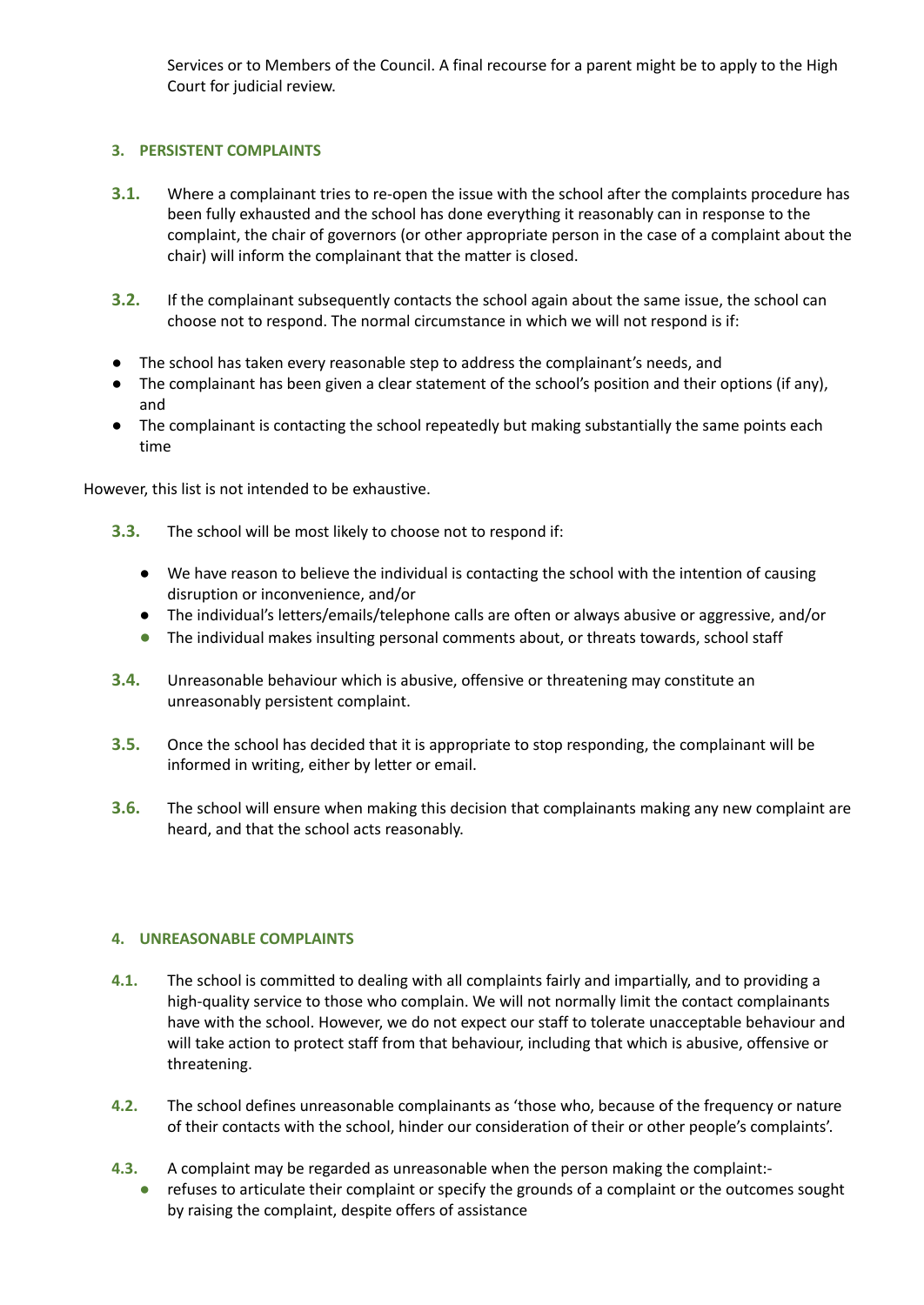- **●** refuses to co-operate with the complaints investigation process while still wishing their complaint to be resolved;
- **•** refuses to accept that certain issues are not within the scope of a complaints procedure;
- **●** insists on the complaint being dealt with in ways which are incompatible with the adopted complaints procedure or with good practice;
- **●** introduces trivial or irrelevant information which the complainant expects to be taken into account and commented on, or raises large numbers of detailed but unimportant questions, and insists they are fully answered, often immediately and to their own timescales;
- **●** makes unjustified complaints about staff who are trying to deal with the issues, and seeks to have them replaced;
- **●** changes the basis of the complaint as the investigation proceeds;
- **●** repeatedly makes the same complaint (despite previous investigations or responses concluding that the complaint is groundless or has been addressed);
- **●** refuses to accept the findings of the investigation into that complaint where the school's complaint procedure has been fully and properly implemented and completed including referral to the Department for Education;
- **●** seeks an unrealistic outcome;
- **●** makes excessive demands on school time by frequent, lengthy, complicated and stressful contact with staff regarding the complaint in person, in writing, by email and by telephone while the complaint is being dealt with.
- **4.4.** A complaint may also be considered unreasonable if the person making the complaint does so either face-to-face, by telephone or in writing or electronically: -
	- **●** maliciously;
	- **●** aggressively;
	- **●** using threats, intimidation or violence;
	- **●** using abusive, offensive or discriminatory language;
	- **●** knowing it to be false;
	- **●** using falsified information;
	- **●** publishing unacceptable information in a variety of media such as in social media websites and newspapers.
- **4.5.** Complainants should limit the number of communications with a school while a complaint is being progressed. It is not helpful if repeated correspondence is sent (either by letter, phone, email or text) as it could delay the outcome being reached.
- **4.6.** Whenever possible, the Headteacher or Chair of Governors will discuss any concerns with the complainant informally before applying an 'unreasonable' marking.
- **4.7.** If the behaviour continues the Headteacher will write to the complainant explaining that their behaviour is unreasonable and asking them to change it. For complainants who excessively contact the school causing a significant level of disruption, we may specify methods of communication and limit the number of contacts in a communication plan. This will usually be reviewed after 6 months.
- **4.8.** In response to any serious incident of aggression or violence, the concerns and actions taken will be put in writing immediately and the police informed. This may include banning an individual from the school.

# **5. COMPLAINT PROCEDURE – RESOLVING COMPLAINTS**

At each stage in the procedure the school wants to resolve the complaint. If appropriate, we will acknowledge that the complaint is upheld in whole or in part. In addition, we may offer one or more of the following:

- **●** an explanation
- **●** an admission that the situation could have been handled differently or better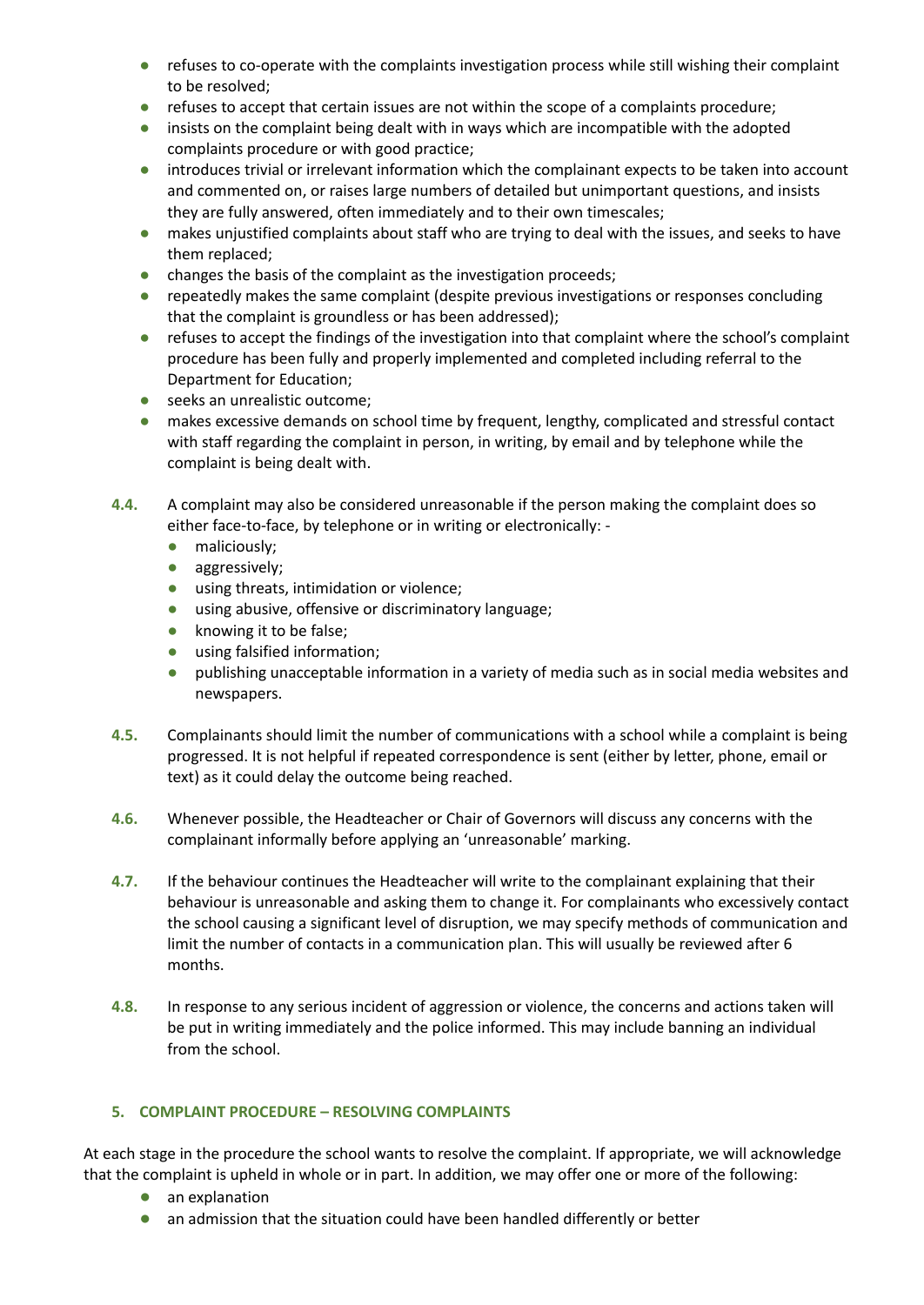- **●** an assurance that we will try to ensure the event complained of will not recur
- **●** an explanation of the steps that have been or will be taken to help ensure that it will not happen again and an indication of the timescales within which any changes will be made
- **●** an undertaking to review school policies in light of the complaint
- **●** an apology

#### **6. COMPLAINT PROCEDURE – WITHDRAWAL OF A COMPLAINT**

If a parent wants to withdraw their complaint, we will ask them to confirm this in writing.

# **7. COMPLAINT PROCEDURE – STAGE 1: INFORMAL STAGE**

- **7.1.** A parent may informally raise a complaint directly with school staff verbally or in writing. If the staff member is unable to immediately resolve the complaint, s/he will contact the parent within three school days of receipt to offer them a further appointment to address matters. If the staff member needs to investigate the issue before responding, s/he will inform the parent of this along with a timescale of when investigations are expected to be completed.
- **7.2.** Our priority is to achieve early resolution at the Stage 1 informal stage however where this cannot be achieved, the parent can request that the matter is considered formally as a complaint at Stage 2 of this procedure. This request should be made within ten school days of receipt of the response provided at the informal stage.
- **7.3.** The Stage 2 complaint request should be made in writing to the Headteacher and should explain why the parent is unhappy with matters and what they would like to happen.

#### **8. COMPLAINT PROCEDURE - STAGE 2: FORMAL INVESTIGATION AND RESPONSE**

- **8.1.** The Headteacher will acknowledge the formal Stage 2 complaint within five school days of receipt. Within this acknowledgement, the Headteacher will seek to clarify the nature of the complaint, ask what remains unresolved and what outcome the parent would like to see if this is not already clear. The Headteacher can consider whether a face to face meeting is the most appropriate way of doing this. If the Headteacher dealt with matters at the Stage 1 informal stage, then Stage 2 will then be carried out by the Chair of Governors.
- **8.2.** The Chair of Governors or Headteacher will investigate the complaint and a written response will normally be made within ten school days of receipt of the complaint. If this is not possible, a letter will be sent explaining the reason for the delay and providing a revised target date. For complex cases, the ten-day timeframe mentioned may be extended for up to a further 10 school days.
- **8.3.** The Headteacher may delegate the investigation to another member of the school's senior leadership team but not the decision to be taken.
- **8.4.** Where further information is required from the parent, we will put on hold the response time frame until such information has been received. In the absence of such information, the school may decide to close the complaint records.
- **8.5.** In most cases, a written response will be provided to the parent and this will include full reasons for the conclusions reached by the Headteacher or Chair of Governors and what action, if any, the school proposes to take to resolve the matter. However, in some cases, it may be more appropriate to first respond verbally (via telephone or face-to-face), followed by a written confirmation of the conversation and outcome.
- **8.6.** The response will also advise that if the parent remains unhappy with the outcome or the way the complaint has been handled, they can request a review at Stage 3 by writing to the Clerk to the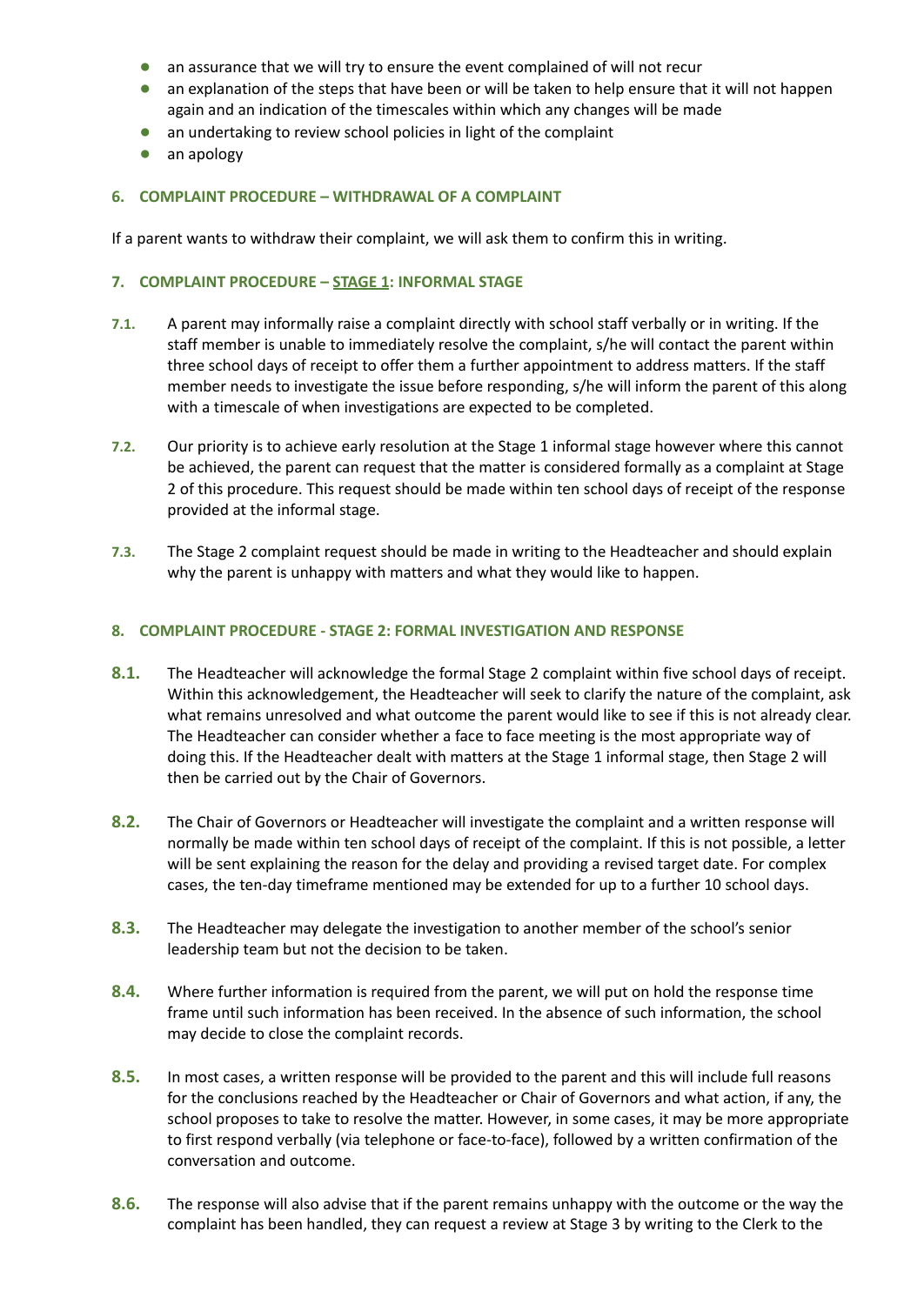Governing Body within ten school days of receipt of the Stage 2 response. In their Stage 3 request, the parent should provide details of why they remain dissatisfied and what further outcome they are seeking.

- **8.7.** If the complaint is about the Headteacher, or a member of the governing body (including the Chair or Vice-Chair), a suitably skilled governor will be appointed to complete all the actions at Stage 2.
- **8.8.** Complaints about the headteacher must be made to the Chair of Governors, via the school office.
- **8.9.** If the complaint is:
	- **●** jointly about the Chair and Vice Chair or
	- **●** the entire governing body or
	- **●** the majority of the governing body

Stage 2 will be considered by an independent investigator appointed by the governing body. At the conclusion of their investigation, the independent investigator will provide a formal written response.

# **9. COMPLAINT PROCEDURE - STAGE 3: REVIEW BY THE GOVERNORS' COMPLAINTS PANEL**

- **9.1.** The Clerk will acknowledge the formal Stage 3 complaint within five school days of receipt and liaise with the parent to agree mutually convenient times for a Governors' Complaints Panel (GCP) to consider the complaint.
- **9.2.** The GCP should consist of three members of the Governing Body, one of whom should act as Chair of the GCP. No member of the GCP should have had prior involvement or detailed knowledge of the complaint. If there are fewer than three governors from the school available, the Clerk will source any additional, independent governors through another local school or through their LA's Governor Services team, in order to make up the committee. Alternatively, an entirely independent committee may be convened to hear the complaint at Stage 3.
- **9.3.** The GCP will decide whether to deal with the complaint by inviting parties to a meeting or through written representations, but in making their decision they will be sensitive to the complainant's needs.
- **9.4.** If the parent is invited to attend a meeting, a Clerk will also attend the meeting to take minutes and advise the GCP on the process.
- **9.5.** The Clerk will inform the parent that the complaint will be heard as soon as possible by the GCP, and ideally within twenty school days of receiving the complaint. The parent will also be informed of the right to submit any written information they wish, and that this must be made available to the Clerk to the GCP no later than seven 7 school days before the date of the GCP meeting. The right to call witnesses to the meeting, subject to the approval of the Chair of the GCP, and the right of the parent to be accompanied by a companion of her/his choice, will also be explained in the Clerk's letter.
- **9.6.** The Clerk to the GCP will send a copy of the Stage 3 letter of complaint to the Headteacher and/or Chair of Governors and request a written response no later than seven school days before the date of the GCP meeting. The right to call witnesses, subject to the approval of the Chair, will also be explained.
- **9.7.** The Clerk to the GCP will convene a GCP meeting at an appropriate venue, having consulted with all parties on convenient times. The date, time and venue for the meeting will be confirmed to all parties at least 10 school days in advance of the meeting.
- **9.8.** The names of all parties and witnesses (if any) to attend the meeting and all relevant documents to be referred to at the meeting will also be provided by the Chair of the GCP to: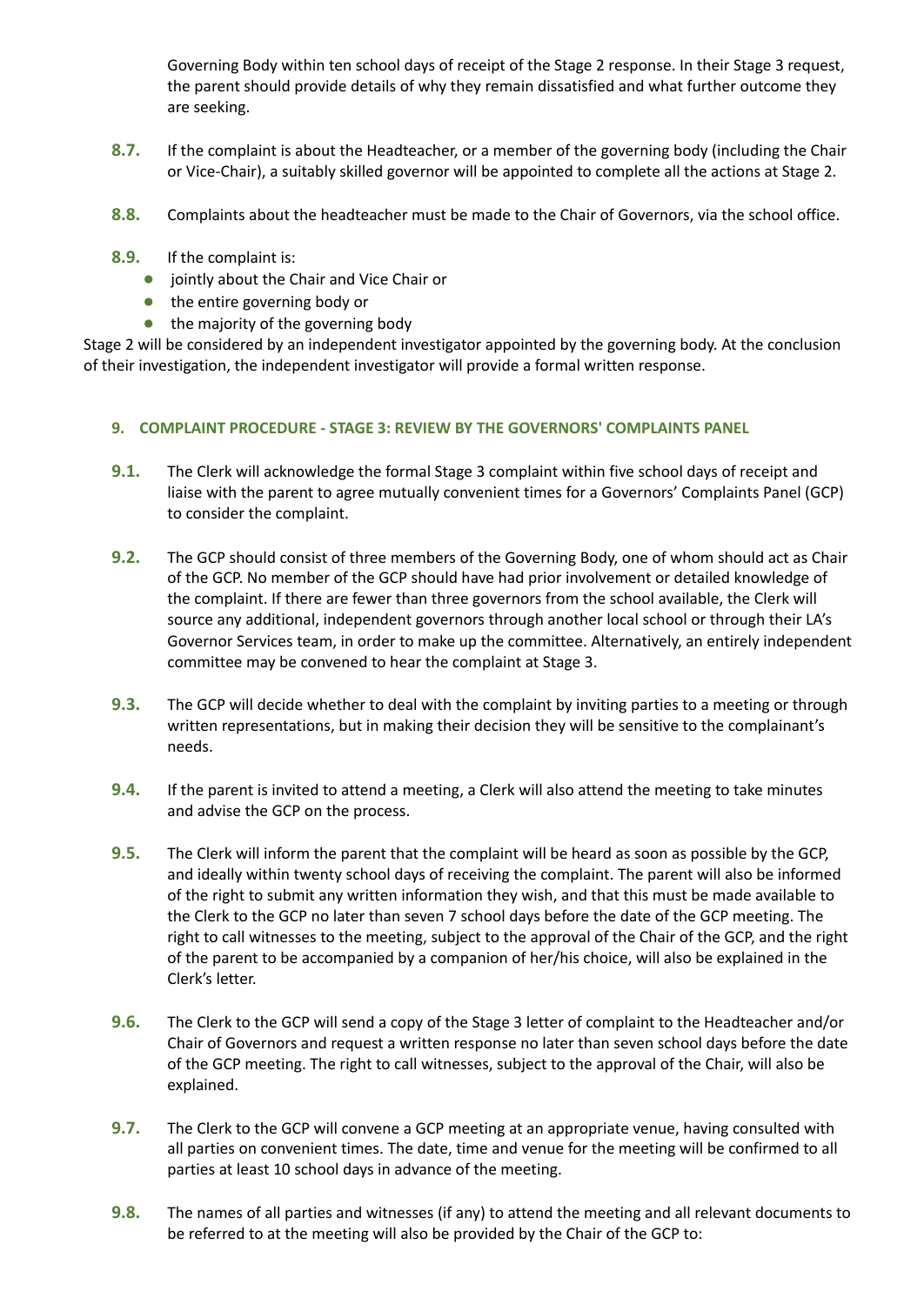- **●** The parent;
- **●** The Chair of Governors and/or Headteacher;
- **●** Each panel member. This will be provided as soon as possible and, in any event, at least five school days prior to the meeting.
- **9.9.** The meeting will be held following the procedures for hearing a complaint detailed in Appendix 1.
- **9.10.** The GCP will also not review any new complaints at this stage or consider evidence unrelated to the initial complaint to be included. New complaints must be dealt with from Stage 1 of the procedure.
- **9.11.** The GCP will consider the complaint and all the evidence presented. The GCP can:
	- **●** uphold the complaint in whole or in part
	- **●** dismiss the complaint in whole or in part.
- **9.12.** If the complaint is upheld in whole or in part, the GCP will:
	- **●** decide on the appropriate action to be taken to resolve the complaint
	- **●** where appropriate, recommend changes to the school's systems or procedures to prevent similar issues in the future.
- **9.13.** A written decision will be sent to the parent, the Chair of Governors and the Headteacher by the Chair of the GCP within ten school days of the meeting.
- **9.14.** The decision of the GCP represents the end of the school's complaint procedure and in the decision letter parents will be informed of what options remain open to them should they remain dissatisfied.

# **10. FURTHER OPTIONS FOLLOWING STAGE 3**

- **10.1.** If following Stage 3 a parent feels that the GCP has acted unreasonably, they can consider complaining to the Secretary of State for Education and in some circumstances Ofsted may consider a complaint about a school.
- **10.2.** For the vast majority of complaints there is no right of further complaint or appeal to the Local Authority beyond the school's Governing Body. Parents may contact the Local Authority for further advice but there is no right of a further stage of formal investigation by the Local Authority. The exception to this is where a parent has raised a complaint with the school about the way a school is providing for a child's Special Educational Needs.
- **10.3.** In the case of complaints about Special Education Needs provision in school for their child, parents can complain further to Barnet Council. The Local Authority will then progress matters in line with the Council's own corporate complaint procedure.
- **10.4.** There will be occasions when, despite all stages of the school's procedures have been followed, the parent remains dissatisfied. If the parent tries to reopen the same issue, the Chair of Governors can inform them in writing that the procedure has been exhausted and that the matter is now closed.
- **10.5.** People may act out of character in times of trouble or distress. There may have been upsetting or distressing circumstances leading up to a complaint being made to the school. As a school we do not view behaviour as unacceptable just because a parent is forceful or determined, however the actions of parents who are angry, demanding or persistent may result in unreasonable demands on the school and unacceptable behaviour towards the school's staff.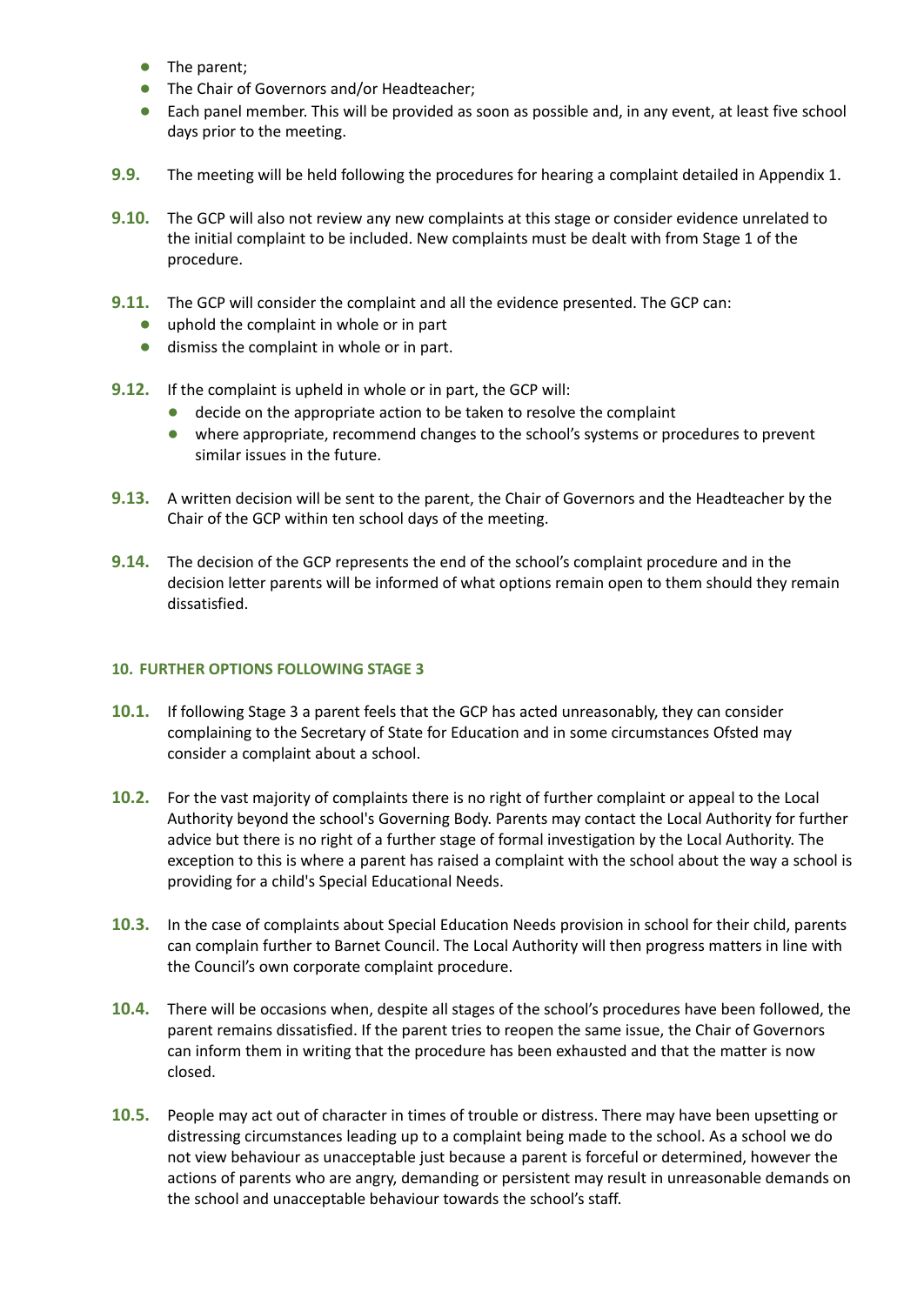- **10.6.** In such exceptional circumstances, the school has the right to specify how the individual complaint will be handled and how future contact from the parent will be permitted.
- **10.7.** In exceptional circumstances, closure of a complaint may occur before a complaint has reached Stage 3 of the procedures described in this document. This is because a complaints panel takes considerable time and effort to set up and we must be confident that it is likely to assist the process of investigating the complaint. The Chair of Governors may decide, therefore, that every reasonable action has been undertaken to resolve the complaint and that a complaints review panel would not help to move things forward.

# **11. RECORD-KEEPING**

- **11.1.** The school will record the progress of all complaints, including information about actions taken at all stages, the stage at which the complaint was resolved, and the final outcome. The records will also include copies of letters and emails, and notes relating to meetings and phone calls.
- **11.2.** This material will be treated as confidential and held centrally, and will be viewed only by those involved in investigating the complaint or on the review panel.
- **11.3.** This is except where the Secretary of State (or someone acting on their behalf) or the complainant requests access to records of a complaint through a freedom of information (FOI) request or under the terms of the Data Protection Act, or where the material must be made available during a school inspection.
- **11.4.** Records of complaints will be kept for at least three years and, where it is concerning a pupil, for at least one year after the pupil leaves the school.
- **11.5.** The details of the complaint, including the names of individuals involved, will not be shared with the whole governing body in case a GCP needs to be organised at a later point.
- **11.6.** Where the governing body is aware of the substance of the complaint before the review panel stage, the school will (where reasonably practicable) arrange for an independent panel to hear the complaint.
- **11.7.** Complainants also have the right to request an independent panel if they believe there is likely to be bias in the proceedings. The Governors will consider the request but ultimately the decision is made by the Governors.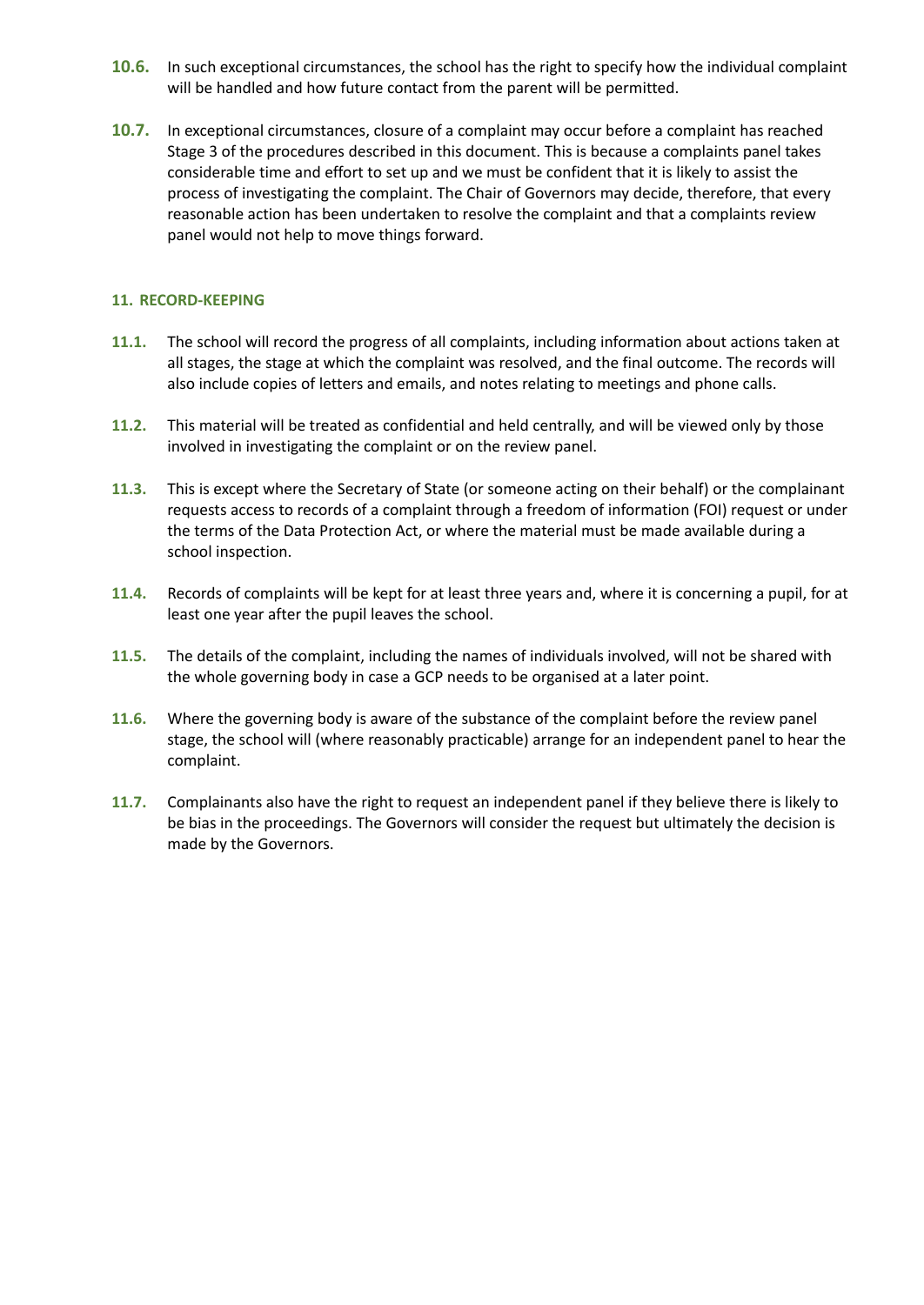# **APPENDIX 1 GOVERNORS' COMPLAINTS PANEL PROCEDURES FOR HEARING THE COMPLAINT**

#### **Introduction**

The aim of the meeting is to resolve the complaint and achieve reconciliation between the school and the parent.

The Chair of the Governors' Complaints Panel (GCP) will ensure that the meeting is properly minuted.

The meeting will be held in private. Electronic recordings of meetings or conversations are not normally permitted unless a parent's own disability or special needs require it. Prior knowledge and consent of all parties attending must be sought before meetings or conversations take place. Consent will be recorded in any minutes taken.

Although the meeting will follow the structured order below, given potential sensitivities and anxieties, the Chair will endeavour to ensure that the proceedings are as informal as possible and that all parties are put at their ease.

The introduction of new information or witnesses, previously not notified to all parties, would be reason to adjourn the meeting so that everyone has time to consider and respond to the new information.

#### **Order of the meeting**

- 1. The Chair welcomes the parent and his/her companion and the Headteacher and/or the Chair of Governors (where the complaint has been addressed by the Chair of Governors at stage 2) and introduces the GCP.
- 2. The Chair explains the purpose of the meeting, the procedure, and that all written evidence has been made available to all parties.
- 3. The parent/companion explains the complaint, calling in witnesses if appropriate.
- 4. The GCP may question the parent/companion and witnesses.
- 5. The Headteacher/Chair of Governors present a response to the complaint, including action taken to address the complaint at stages 1 and 2 of the procedure and calling witnesses, if appropriate.
- 6. The GCP may question the Headteacher/Chair of Governors and witnesses.
- 7. The Headteacher, together with the Chair of Governors, where applicable, is invited make a final statement.
- 8. The parent/companion is invited to make a final statement.
- 9. The parent/companion, Headteacher, Chair of Governors and any witnesses leave the meeting.
- 10.The GCP considers the complaint and reaches a unanimous or majority decision. The GCP also decides what action (if any) to take to resolve the complaint and any organisational learning for the school.